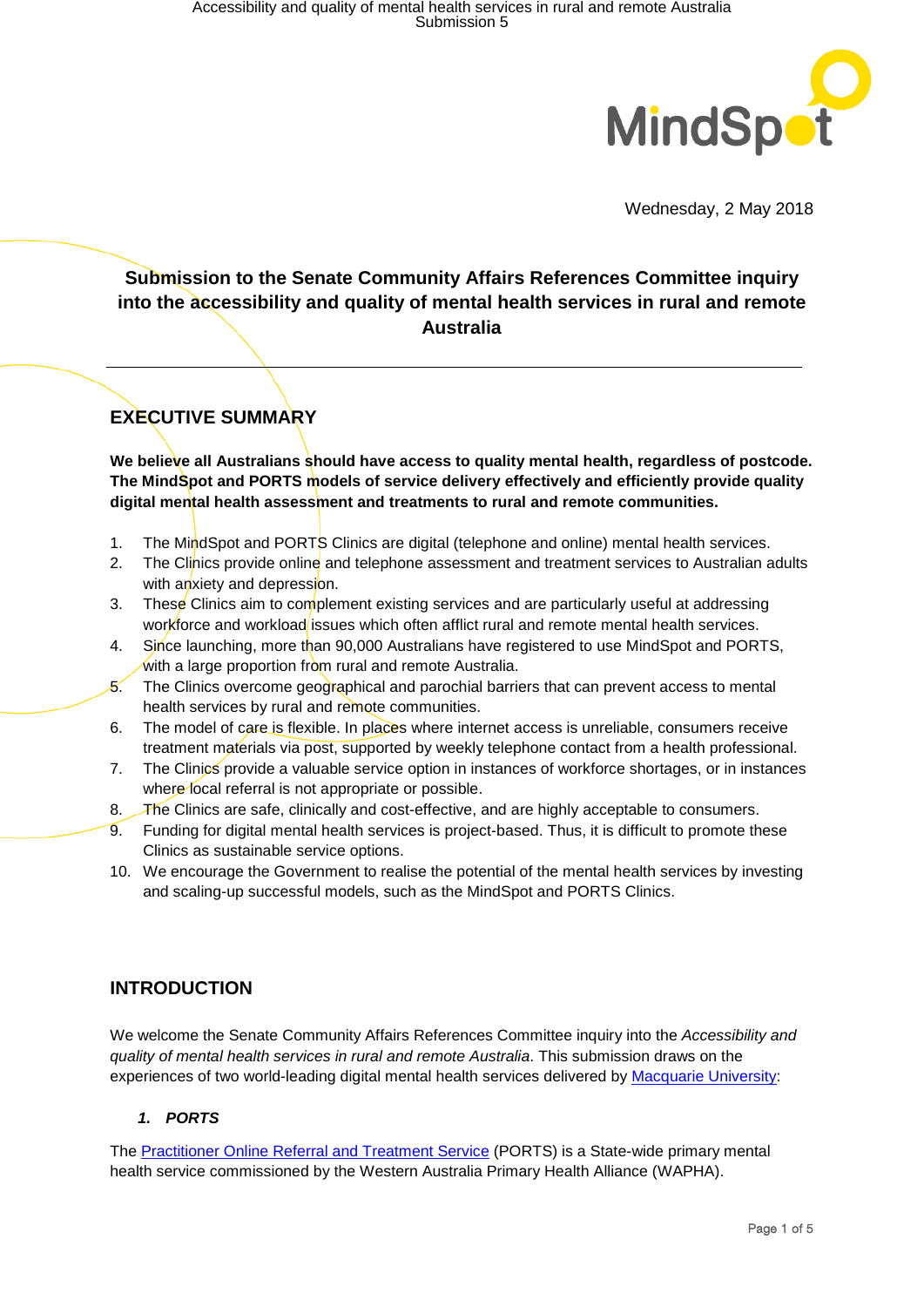

PORTS assists GPs in caring for patients with anxiety, depression and substance use problems. Since its inception 12 months ago, 500 GPs from across WA have registered with PORTS and 1000 GP-referred patients have undertaken PORTS services with strong growth expected in the next 12 months. The service helps GPs to quickly refer patients to digital mental health services.

PORTS provides mental health assessments and free therapist-guided telephone or online treatment courses to help Western Australians aged 16 years. PORTS also co-ordinates with other services to facilitate patient access to face-to-face services or crisis services, if required. The referral service provides timely reporting back to the GP and allows them to track patient progress.

## *2. MindSpot*

The [MindSpot Clinic](http://www.mindspot.org.au/) is the world's first national mental health service providing both internet and telephone-delivered assessment and treatment services to Australian adults with anxiety and depression. MindSpot is fully funded by the Department of Health, Australian Government. The service is delivered by Macquarie University and has been operating since December 2012.

MindSpot provides confidential online and telephone mental health assessment and treatments courses. It also supports patients to locate and access local services that can help. The treatment courses are clinically effective are were developed and evaluated at Macquarie University with consumer input in clinical trials with more than 5,000 people.

<span id="page-1-1"></span>An evaluation of the first 30 months of service revealed that more than 30,000 Australian adults registered to use MindSpot, many of whom had no previous experience with mental health care. The evaluation showed that the outcomes of routine treatment provided by MindSpot were comparable to those observed in controlled clinical trials and with benchmarks of face-to face CBT treatments<sup>1</sup>. The treatment courses produce significant clinical improvements in at least 70% of people and more than 90% of patients report they would recommend the treatments to a friend with similar symptoms.

Demand for MindSpot has increased, and today more than 20,000 Australians register to use MindSpot each year. To date, more than 90,000 Australians have now registered to use the Clinic.

## **TERMS OF REFERENCE**

## **c) The nature of the mental health workforce**

#### *Issues*

<span id="page-1-0"></span>Difficulties in recruiting and retaining qualified health workers in rural and remote areas of Australia are well documented. The *National Mental Health Workforce Strategy* (2011) outlines several challenges particular to mental health workers including fewer options for referral, and longer hours with on-call and emergency requirements<sup>[2](#page-4-1)</sup>. The latter problems are reiterated in the Australian Institute of Health and Welfare publication, *Mental Health Services in Australia* which reports in 2015 the ratio of mental health care workers (psychiatrists, mental health nurses and psychologists) to citizens in major cities dwarfed the ratio of workers to citizens in regional and remote areas<sup>3</sup>.

#### *Our experience*

The *National Mental Health Workforce Strategy* (2011) recommends that technologies be used to provid[e](#page-1-0) digital services and support rural and remote mental health workforce<sup>2</sup>. Both MindSpot and PORTS have demonstrated that such digital mental health clinics can effectively serve rural and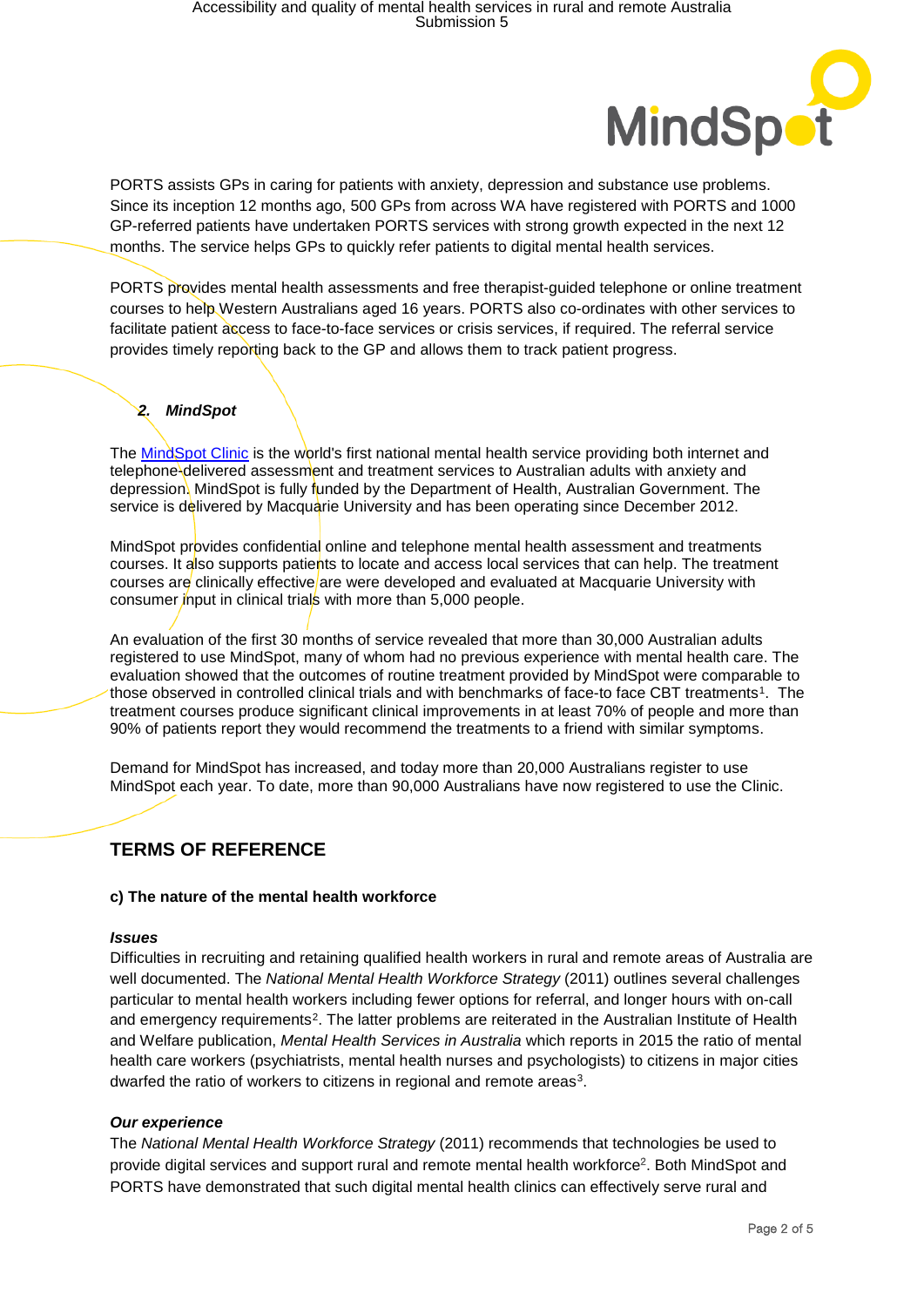

remote communities, helping to alleviate the workload of overstretched local mental health workers.

Both Clinics provide GPs with an additional tool in their arsenal of mental health treatments. Once a GP refers a patient to MindSpot or PORTS, the patient is typically contacted by a clinician within two working days. This is significantly faster than the traditional referral pathway. Excitingly, studies of the effectiveness of our Clinics' online treatment courses have shown that patient outcomes are comparable to patient outcomes of traditional face-to-face programs. At least 90% of GPs have reported satisfaction with the assessment report and process. More than 90% of users would recommend PORTS or MindSpot to a friend.

### **d) The challenges of delivering mental health services in rural and remote regions**

### *Issues*

The *Mental health services in Australia* report states that there were 102.6 full-time workload equivalent (FTE) psychologists per 100,000 citizens in major cities compared to 60 FTE in inner regional areas and 23.2 FTE in very remote areas. The provision of mental health nurses is a little more equitable with 90.4 FTE per 100,000 and 80.3 FTE in inner regional areas, but only 31.6 FTE in very remote areas<sup>3</sup>. The low health care worker to citizen ratios highlight the vulnerability of mental health services in rural and remote regions.

### *Our experience*

In 2017,  $\alpha$  large primary mental health service provider in the Pilbara region of WA experienced clinical staffing problems leaving them unable to meet the demand of mental health assessments and treatments in the region. As a result, there was a three-month backlog of people from the Pilbara waiting for mental health assistance.

During this time, the newly established PORTS service provided resources to support the overstretched local service. Acting remotely from Sydney, the PORTS clinicians provided expert assistance in assessing and guiding treatment for people from the Pilbara. In this way, PORTS acted as a safety net for a rural community until the local service provider was able to restore their own clinical network. This is an example of how digital mental health services can bolster clinical support to rural and remote areas.

Both MindSpot and PORTS also regularly work with people who have unreliable internet or telephone access. This is particularly relevant for rural and remote consumers, including fly-in fly-out workers. To ensure ongoing support to these people, both Clinics provide electronic, and paper and pencil versions of materials, with telephone or online support when possible. This flexible model of using blended methods of engagement has proven to be popular and effective.

#### **e) Attitudes towards mental health services**

#### *Issues*

A common barrier to seeking treatment for mental health issues in rural and remote communities is fear of stigma, partly because it is difficult to maintain privacy in small and more insular communities. Along with 'rural stoicism', stigma makes it more likely that rural people will withdraw rather than seek help from appropriate mental health and support services<sup>4</sup>.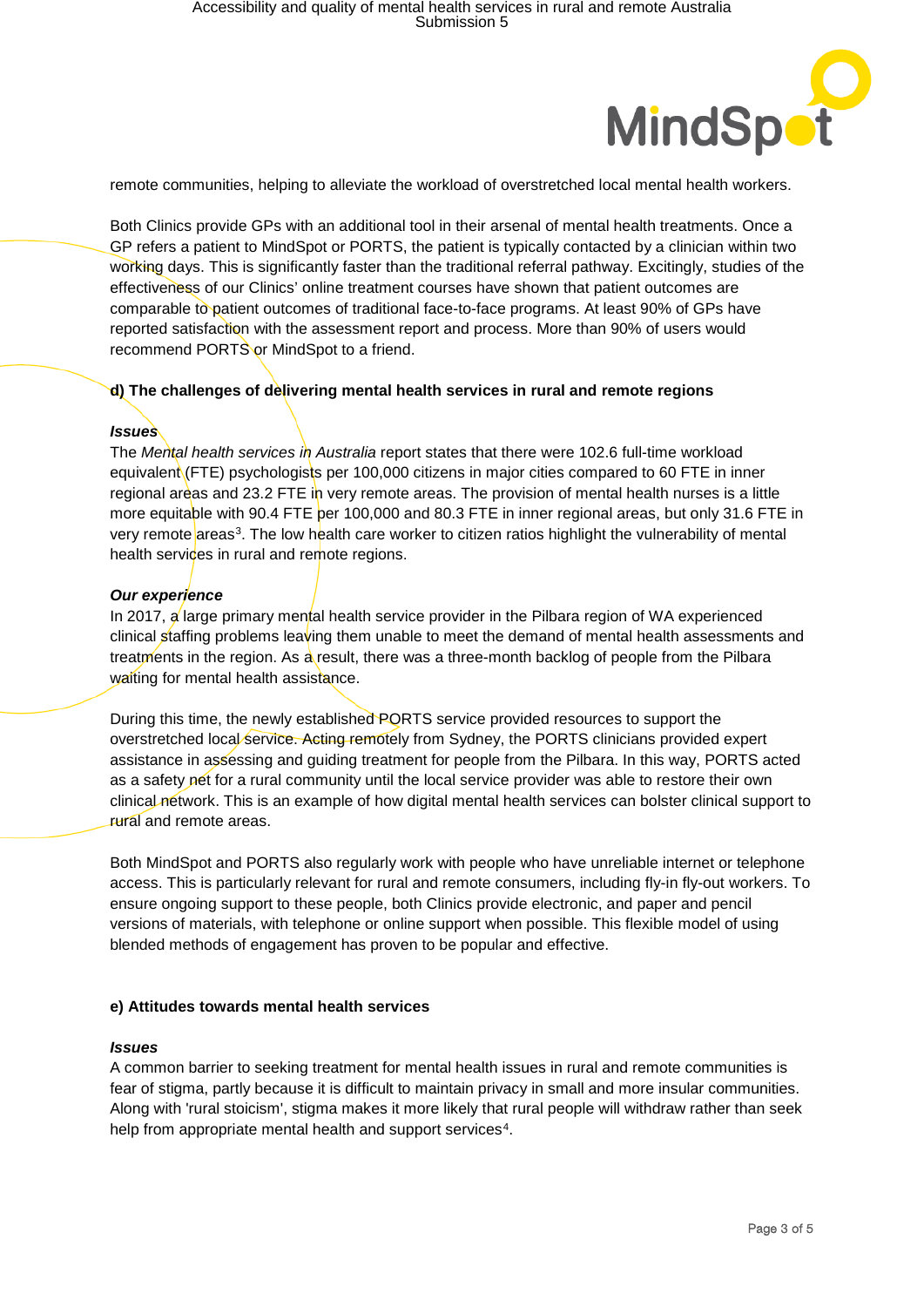

#### *Our experience*

Digital mental health services can provide an effective method of not only overcoming negative attitudes towards mental health services but can also improve the accessibility of quality therapies in rural and remote areas.

Our overwhelming experience is that many rural and remote consumers access our digital Clinics not only because of access barriers due to geographical reasons, but also because of concerns about stigma, privacy, and confidentiality. In addition, our Clinics serve a large number of health professionals working in rural and remote regions, who prefer to use our Clinics rather than local clinics for their own mental health needs.

Published outcomes from MindSpot indicate that the digital model of service provision appears to a broad cross section of the population. For example, the proportion of users from each of the states and territories[,](#page-1-1) rural or remote regions and indigenous Australians closely match national statistics<sup>1</sup>, indicating that these services are able to equitably improve access to care across communities. Results also indicate that most patients (82%) are not in contact with mental health services, and 35% have never spoken with a health professional about their symptoms. Moreover, less than half had a GP with whom they would discuss their mental health<sup>[1](#page-1-1)</sup>.

## f) Opportunities that technology presents for improved service delivery

Both MindSpot and its associated GP- focused service, PORTS are successful examples of innovative national models of digital mental health service delivery that are proving to overcome barriers of accessibility in rural and remote communities.

- 1. MindSpot and PORTS are reaching people who might not otherwise receive treatment
	- a) The age range of consumers is  $16 93$  years, with a mean of 38 years.
	- b) More than 38% of consumers live outside metropolitan areas, with 20% from remote Australia.
	- c) More than 33% of MindSpot participants have never spoken to a health professional about their symptoms.
- 2. MindSpot and PORTS are highly acceptable
	- a) More than 90% of users report they would recommend the Clinic to a friend.
- 3. MindSpot and PORTS provides high quality treatment outcomes
	- a) All treatment courses are evidence-based.
	- b) Users receive weekly support from trained and carefully supervised mental health professionals.
	- c) Users receive follow-up 3 months after treatment.
	- d) Clinical outcomes are excellent, and comparable with high quality face-to-face care.
- 4. MindSpot and PORTS are cost-effective
	- a) An independent cost analysis conducted by Deakin University demonstrated that the MindSpot Clinic is highly cost effective and represents excellent value to Government.
	- b) Consistent with this, clinicians employed at MindSpot and PORTS manage significantly higher caseloads than traditional services, with no reduction in safety, effectiveness, or patient satisfaction